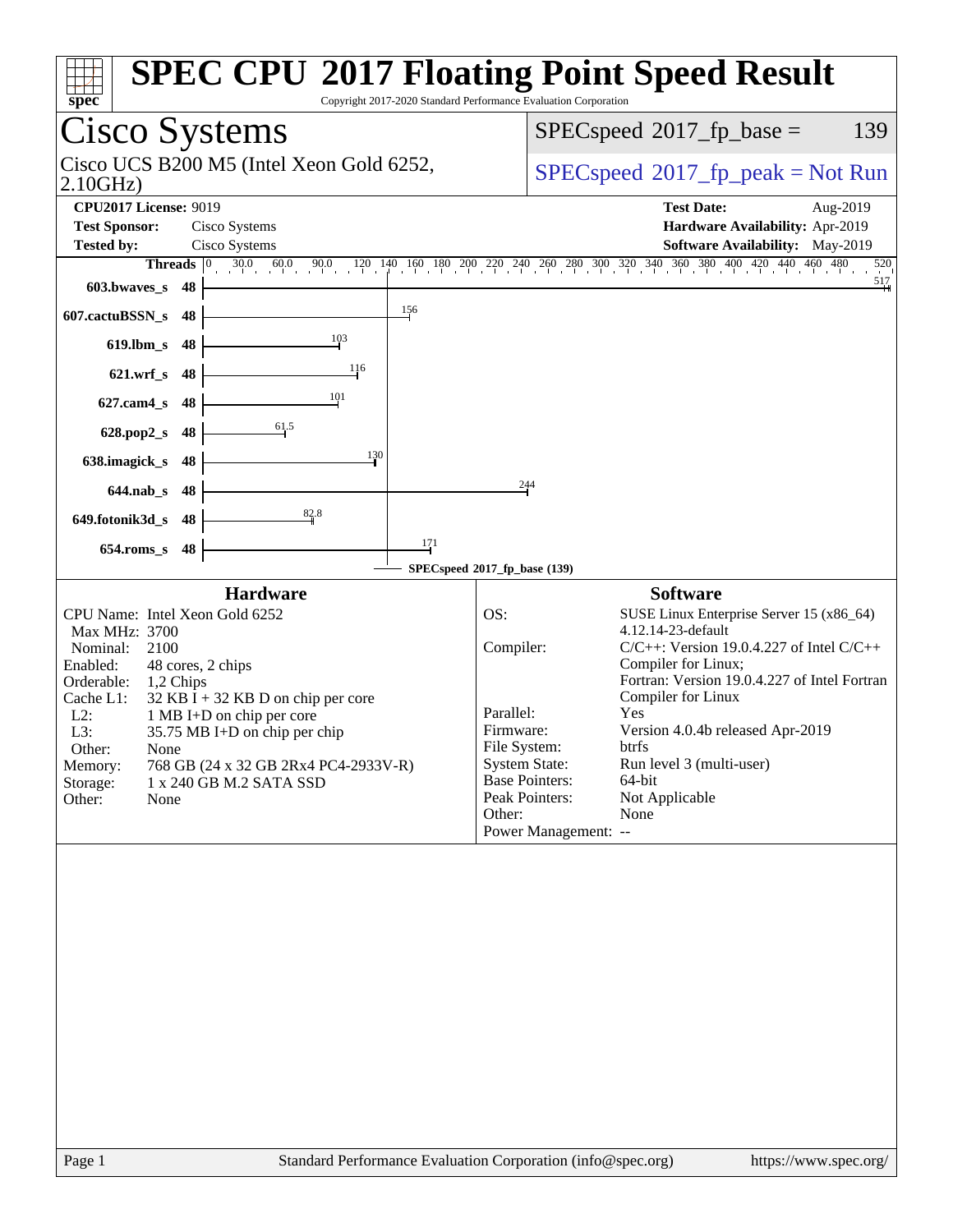

Copyright 2017-2020 Standard Performance Evaluation Corporation

# Cisco Systems

Cisco UCS B200 M5 (Intel Xeon Gold 6252,  $\vert$  [SPECspeed](http://www.spec.org/auto/cpu2017/Docs/result-fields.html#SPECspeed2017fppeak)<sup>®</sup>[2017\\_fp\\_peak = N](http://www.spec.org/auto/cpu2017/Docs/result-fields.html#SPECspeed2017fppeak)ot Run

 $SPECspeed^{\circledcirc}2017_fp\_base = 139$  $SPECspeed^{\circledcirc}2017_fp\_base = 139$ 

#### 2.10GHz)

**[CPU2017 License:](http://www.spec.org/auto/cpu2017/Docs/result-fields.html#CPU2017License)** 9019 **[Test Date:](http://www.spec.org/auto/cpu2017/Docs/result-fields.html#TestDate)** Aug-2019 **[Test Sponsor:](http://www.spec.org/auto/cpu2017/Docs/result-fields.html#TestSponsor)** Cisco Systems **[Hardware Availability:](http://www.spec.org/auto/cpu2017/Docs/result-fields.html#HardwareAvailability)** Apr-2019 **[Tested by:](http://www.spec.org/auto/cpu2017/Docs/result-fields.html#Testedby)** Cisco Systems **[Software Availability:](http://www.spec.org/auto/cpu2017/Docs/result-fields.html#SoftwareAvailability)** May-2019

## **[Results Table](http://www.spec.org/auto/cpu2017/Docs/result-fields.html#ResultsTable)**

|                                      |                             | <b>Base</b><br><b>Peak</b> |                |                |       |                |            |                |                |              |                |              |                |              |
|--------------------------------------|-----------------------------|----------------------------|----------------|----------------|-------|----------------|------------|----------------|----------------|--------------|----------------|--------------|----------------|--------------|
| <b>Benchmark</b>                     | <b>Threads</b>              | <b>Seconds</b>             | Ratio          | <b>Seconds</b> | Ratio | <b>Seconds</b> | Ratio      | <b>Threads</b> | <b>Seconds</b> | <b>Ratio</b> | <b>Seconds</b> | <b>Ratio</b> | <b>Seconds</b> | <b>Ratio</b> |
| $603.bwaves$ s                       | 48                          | 114                        | 517            | 114            | 518   | 115            | 514        |                |                |              |                |              |                |              |
| 607.cactuBSSN s                      | 48                          | 107                        | 156            | 107            | 155   | 107            | 156        |                |                |              |                |              |                |              |
| $619.1$ bm s                         | 48                          | 50.9                       | 103            | 51.3           | 102   | 51.0           | 103        |                |                |              |                |              |                |              |
| $621$ .wrf s                         | 48                          | 113                        | 117            | 114            | 116   | 114            | <u>116</u> |                |                |              |                |              |                |              |
| $627$ .cam $4 \text{ s}$             | 48                          | 87.4                       | <u>101</u>     | 87.4           | 101   | 87.3           | 102        |                |                |              |                |              |                |              |
| $628.pop2_s$                         | 48                          | 192                        | 61.8           | 193            | 61.5  | 193            | 61.4       |                |                |              |                |              |                |              |
| 638.imagick_s                        | 48                          | 111                        | 130            | 111            | 130   | 112            | 129        |                |                |              |                |              |                |              |
| $644$ .nab s                         | 48                          | 71.4                       | 245            | 71.5           | 244   | 71.7           | 244        |                |                |              |                |              |                |              |
| 649.fotonik3d s                      | 48                          | <u>110</u>                 | 82.8           | 111            | 81.9  | 110            | 83.0       |                |                |              |                |              |                |              |
| $654$ .roms s                        | 48                          | 92.1                       | 171            | 92.1           | 171   | 91.9           | 171        |                |                |              |                |              |                |              |
|                                      | $SPECspeed*2017_fp\_base =$ |                            | 139            |                |       |                |            |                |                |              |                |              |                |              |
| $SPEC speed^{\circ}2017\_fp\_peak =$ |                             |                            | <b>Not Run</b> |                |       |                |            |                |                |              |                |              |                |              |

Results appear in the [order in which they were run.](http://www.spec.org/auto/cpu2017/Docs/result-fields.html#RunOrder) Bold underlined text [indicates a median measurement](http://www.spec.org/auto/cpu2017/Docs/result-fields.html#Median).

#### **[Operating System Notes](http://www.spec.org/auto/cpu2017/Docs/result-fields.html#OperatingSystemNotes)**

Stack size set to unlimited using "ulimit -s unlimited"

## **[General Notes](http://www.spec.org/auto/cpu2017/Docs/result-fields.html#GeneralNotes)**

Environment variables set by runcpu before the start of the run: KMP\_AFFINITY = "granularity=fine,compact" LD\_LIBRARY\_PATH = "/home/cpu2017/lib/intel64" OMP\_STACKSIZE = "192M"

 Binaries compiled on a system with 1x Intel Core i9-7900X CPU + 32GB RAM memory using Redhat Enterprise Linux 7.5 Transparent Huge Pages enabled by default Prior to runcpu invocation Filesystem page cache synced and cleared with: sync; echo 3> /proc/sys/vm/drop\_caches NA: The test sponsor attests, as of date of publication, that CVE-2017-5754 (Meltdown) is mitigated in the system as tested and documented. Yes: The test sponsor attests, as of date of publication, that CVE-2017-5753 (Spectre variant 1) is mitigated in the system as tested and documented. Yes: The test sponsor attests, as of date of publication, that CVE-2017-5715 (Spectre variant 2) is mitigated in the system as tested and documented.

## **[Platform Notes](http://www.spec.org/auto/cpu2017/Docs/result-fields.html#PlatformNotes)**

BIOS Settings: Intel HyperThreading Technology set to Disabled CPU performance set to Enterprise

**(Continued on next page)**

Page 2 Standard Performance Evaluation Corporation [\(info@spec.org\)](mailto:info@spec.org) <https://www.spec.org/>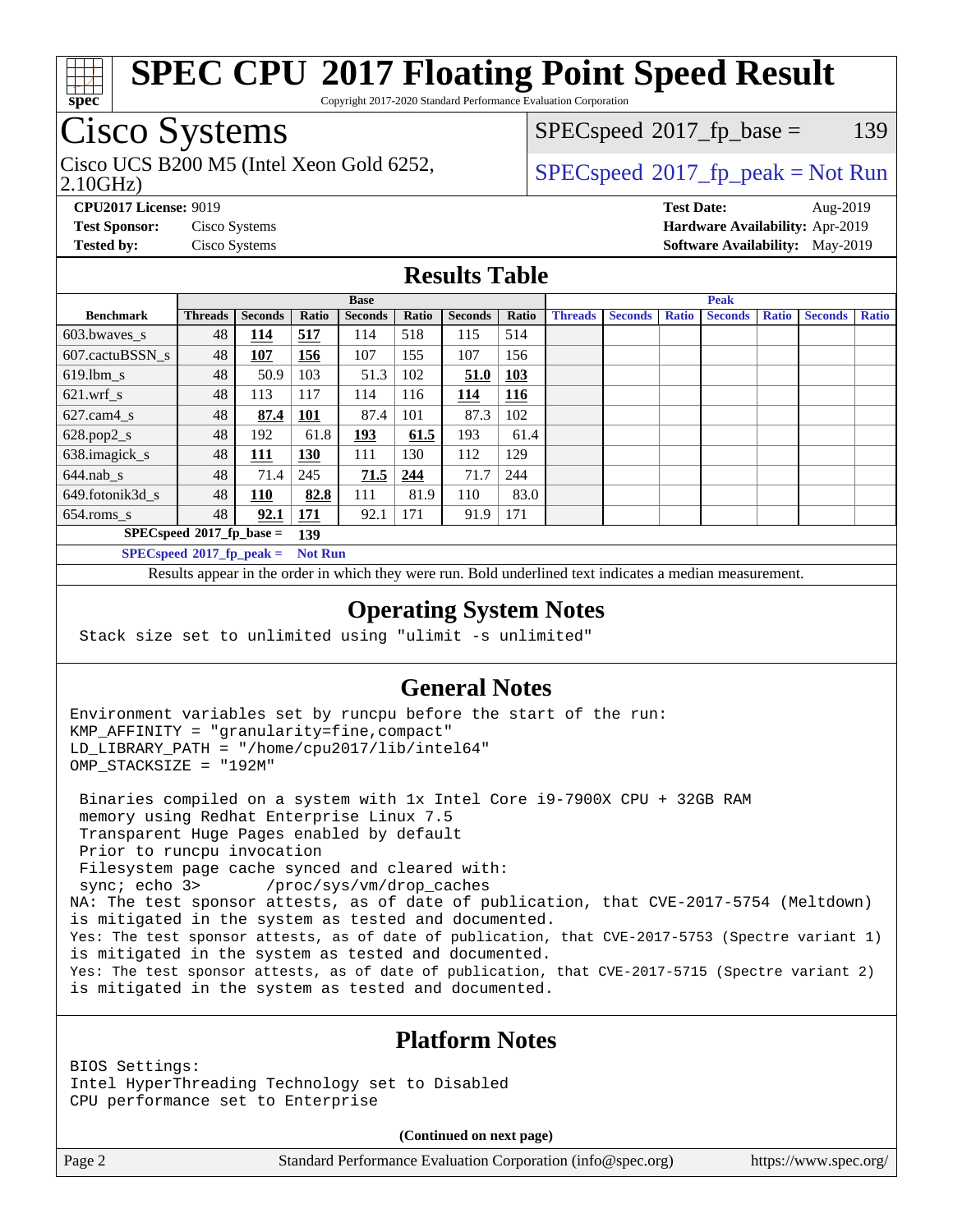

Copyright 2017-2020 Standard Performance Evaluation Corporation

# Cisco Systems

Cisco UCS B200 M5 (Intel Xeon Gold 6252,<br>2.10GHz)

 $SPECspeed^{\circ}2017\_fp\_base = 139$  $SPECspeed^{\circ}2017\_fp\_base = 139$ 

 $SPEC speed^{\circ}2017\_fp\_peak = Not Run$ 

**[Test Sponsor:](http://www.spec.org/auto/cpu2017/Docs/result-fields.html#TestSponsor)** Cisco Systems **[Hardware Availability:](http://www.spec.org/auto/cpu2017/Docs/result-fields.html#HardwareAvailability)** Apr-2019

**[CPU2017 License:](http://www.spec.org/auto/cpu2017/Docs/result-fields.html#CPU2017License)** 9019 **[Test Date:](http://www.spec.org/auto/cpu2017/Docs/result-fields.html#TestDate)** Aug-2019 **[Tested by:](http://www.spec.org/auto/cpu2017/Docs/result-fields.html#Testedby)** Cisco Systems **[Software Availability:](http://www.spec.org/auto/cpu2017/Docs/result-fields.html#SoftwareAvailability)** May-2019

#### **[Platform Notes \(Continued\)](http://www.spec.org/auto/cpu2017/Docs/result-fields.html#PlatformNotes)**

Page 3 Standard Performance Evaluation Corporation [\(info@spec.org\)](mailto:info@spec.org) <https://www.spec.org/> Power Performance Tuning set to OS Controls SNC set to Disabled IMC Interleaving set to Auto Patrol Scrub set to Disabled Sysinfo program /home/cpu2017/bin/sysinfo Rev: r5797 of 2017-06-14 96c45e4568ad54c135fd618bcc091c0f running on linux-pmqx Sat Aug 24 16:13:26 2019 SUT (System Under Test) info as seen by some common utilities. For more information on this section, see <https://www.spec.org/cpu2017/Docs/config.html#sysinfo> From /proc/cpuinfo model name : Intel(R) Xeon(R) Gold 6252 CPU @ 2.10GHz 2 "physical id"s (chips) 48 "processors" cores, siblings (Caution: counting these is hw and system dependent. The following excerpts from /proc/cpuinfo might not be reliable. Use with caution.) cpu cores : 24 siblings : 24 physical 0: cores 0 1 2 3 4 5 6 9 10 11 12 13 16 17 18 19 20 21 24 25 26 27 28 29 physical 1: cores 0 1 2 3 4 5 6 8 9 10 12 13 16 17 18 19 20 21 22 25 26 27 28 29 From lscpu: Architecture: x86\_64 CPU op-mode(s): 32-bit, 64-bit Byte Order: Little Endian  $CPU(s):$  48 On-line CPU(s) list: 0-47 Thread(s) per core: 1 Core(s) per socket: 24 Socket(s): 2 NUMA node(s): 2 Vendor ID: GenuineIntel CPU family: 6 Model: 85 Model name: Intel(R) Xeon(R) Gold 6252 CPU @ 2.10GHz Stepping: 6 CPU MHz: 2100.000 CPU max MHz: 3700.0000<br>CPU min MHz: 1000.0000 CPU min MHz: 1000.0000 BogoMIPS: 4200.00 Virtualization: VT-x L1d cache: 32K L1i cache: 32K L2 cache: 1024K L3 cache: 36608K **(Continued on next page)**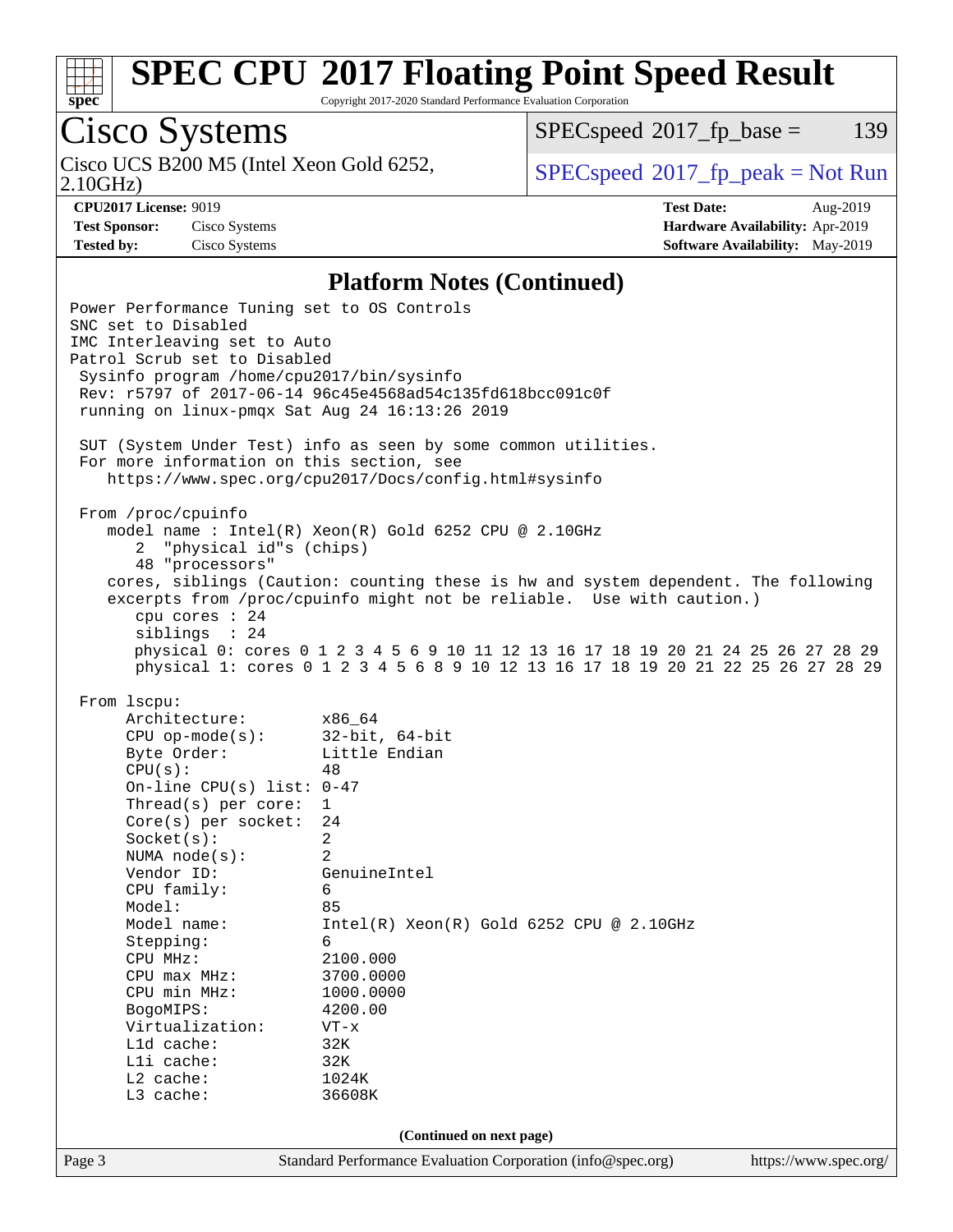

Page 4 Standard Performance Evaluation Corporation [\(info@spec.org\)](mailto:info@spec.org) <https://www.spec.org/>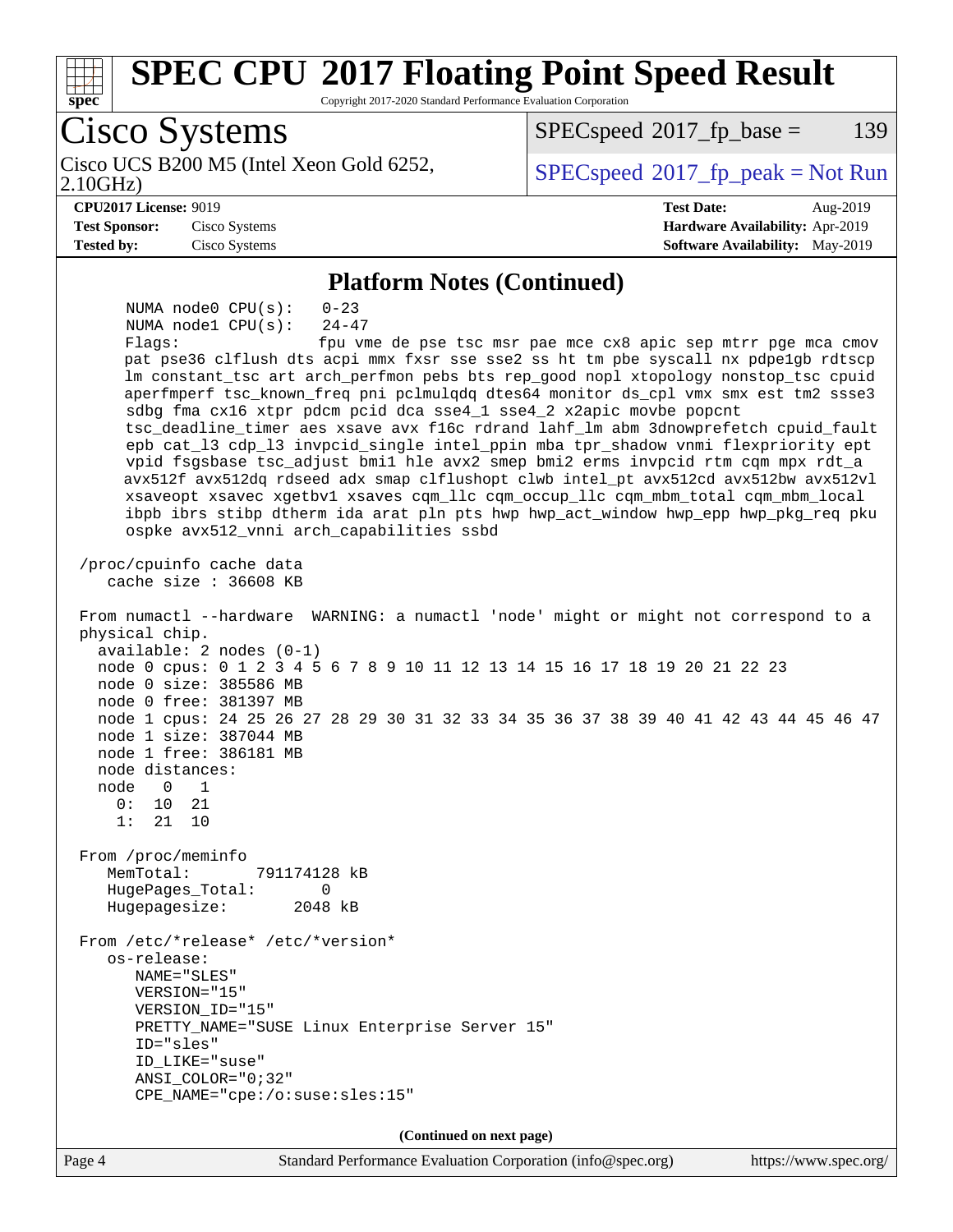

Copyright 2017-2020 Standard Performance Evaluation Corporation

## Cisco Systems

2.10GHz) Cisco UCS B200 M5 (Intel Xeon Gold 6252,  $\vert$  [SPECspeed](http://www.spec.org/auto/cpu2017/Docs/result-fields.html#SPECspeed2017fppeak)<sup>®</sup>[2017\\_fp\\_peak = N](http://www.spec.org/auto/cpu2017/Docs/result-fields.html#SPECspeed2017fppeak)ot Run

 $SPECspeed^{\circledcirc}2017_fp\_base = 139$  $SPECspeed^{\circledcirc}2017_fp\_base = 139$ 

**[Test Sponsor:](http://www.spec.org/auto/cpu2017/Docs/result-fields.html#TestSponsor)** Cisco Systems **[Hardware Availability:](http://www.spec.org/auto/cpu2017/Docs/result-fields.html#HardwareAvailability)** Apr-2019 **[Tested by:](http://www.spec.org/auto/cpu2017/Docs/result-fields.html#Testedby)** Cisco Systems **[Software Availability:](http://www.spec.org/auto/cpu2017/Docs/result-fields.html#SoftwareAvailability)** May-2019

**[CPU2017 License:](http://www.spec.org/auto/cpu2017/Docs/result-fields.html#CPU2017License)** 9019 **[Test Date:](http://www.spec.org/auto/cpu2017/Docs/result-fields.html#TestDate)** Aug-2019

### **[Platform Notes \(Continued\)](http://www.spec.org/auto/cpu2017/Docs/result-fields.html#PlatformNotes)**

uname -a:

 Linux linux-pmqx 4.12.14-23-default #1 SMP Tue May 29 21:04:44 UTC 2018 (cd0437b) x86\_64 x86\_64 x86\_64 GNU/Linux

run-level 3 Aug 24 11:11

 SPEC is set to: /home/cpu2017 Filesystem Type Size Used Avail Use% Mounted on /dev/sdb4 btrfs 169G 18G 151G 11% /home

 Additional information from dmidecode follows. WARNING: Use caution when you interpret this section. The 'dmidecode' program reads system data which is "intended to allow hardware to be accurately determined", but the intent may not be met, as there are frequent changes to hardware, firmware, and the "DMTF SMBIOS" standard.

 BIOS Cisco Systems, Inc. B200M5.4.0.4b.0.0407191258 04/07/2019 Memory:

24x 0xCE00 M393A4K40CB2-CVF 32 GB 2 rank 2933, configured at 2934

(End of data from sysinfo program)

#### **[Compiler Version Notes](http://www.spec.org/auto/cpu2017/Docs/result-fields.html#CompilerVersionNotes)**

| Page 5 | Standard Performance Evaluation Corporation (info@spec.org)                                                                                                                              | https://www.spec.org/ |
|--------|------------------------------------------------------------------------------------------------------------------------------------------------------------------------------------------|-----------------------|
|        | (Continued on next page)                                                                                                                                                                 |                       |
|        | Copyright (C) 1985-2019 Intel Corporation. All rights reserved.                                                                                                                          |                       |
|        | Copyright (C) 1985-2019 Intel Corporation. All rights reserved.<br>Intel(R) Fortran Intel(R) 64 Compiler for applications running on $Intel(R)$<br>64, Version 19.0.4.227 Build 20190416 |                       |
|        | Intel(R) C Intel(R) 64 Compiler for applications running on Intel(R) 64,<br>Version 19.0.4.227 Build 20190416                                                                            |                       |
|        | Intel(R) $C++$ Intel(R) 64 Compiler for applications running on Intel(R) 64,<br>Version 19.0.4.227 Build 20190416<br>Copyright (C) 1985-2019 Intel Corporation. All rights reserved.     |                       |
|        |                                                                                                                                                                                          |                       |
|        | $C_{++}$ , C, Fortran   607. cactuBSSN s(base)                                                                                                                                           |                       |
|        |                                                                                                                                                                                          |                       |
|        | Intel(R) C Intel(R) 64 Compiler for applications running on Intel(R) 64,<br>Version 19.0.4.227 Build 20190416<br>Copyright (C) 1985-2019 Intel Corporation. All rights reserved.         |                       |
| C      | 619.1bm_s(base) 638.imagick_s(base) 644.nab_s(base)                                                                                                                                      |                       |
|        |                                                                                                                                                                                          |                       |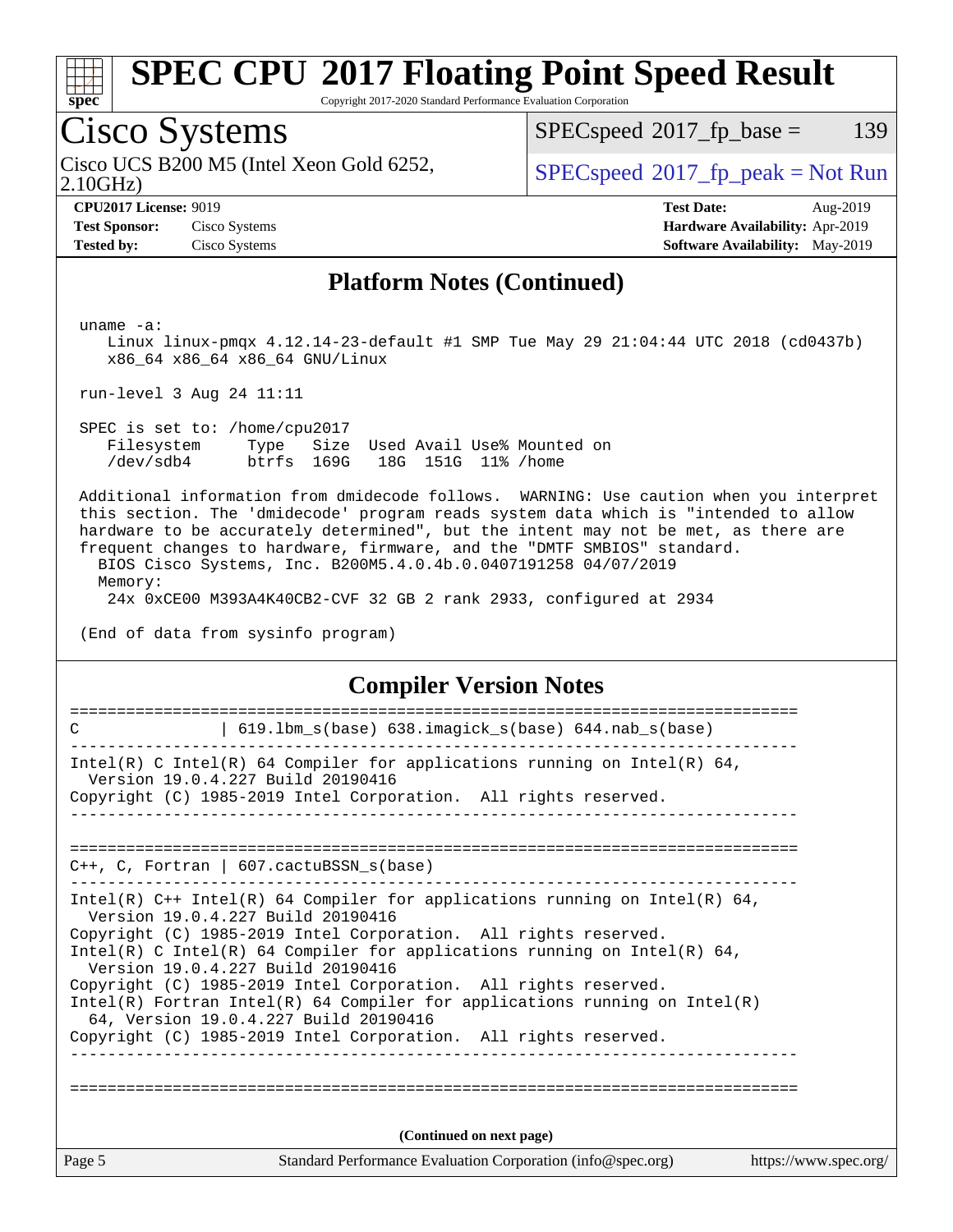

Copyright 2017-2020 Standard Performance Evaluation Corporation

## Cisco Systems

Cisco UCS B200 M5 (Intel Xeon Gold 6252,  $\vert$  [SPECspeed](http://www.spec.org/auto/cpu2017/Docs/result-fields.html#SPECspeed2017fppeak)<sup>®</sup>[2017\\_fp\\_peak = N](http://www.spec.org/auto/cpu2017/Docs/result-fields.html#SPECspeed2017fppeak)ot Run

 $SPECspeed^{\circledcirc}2017_fp\_base = 139$  $SPECspeed^{\circledcirc}2017_fp\_base = 139$ 

2.10GHz)

**[Test Sponsor:](http://www.spec.org/auto/cpu2017/Docs/result-fields.html#TestSponsor)** Cisco Systems **[Hardware Availability:](http://www.spec.org/auto/cpu2017/Docs/result-fields.html#HardwareAvailability)** Apr-2019 **[Tested by:](http://www.spec.org/auto/cpu2017/Docs/result-fields.html#Testedby)** Cisco Systems **[Software Availability:](http://www.spec.org/auto/cpu2017/Docs/result-fields.html#SoftwareAvailability)** May-2019

**[CPU2017 License:](http://www.spec.org/auto/cpu2017/Docs/result-fields.html#CPU2017License)** 9019 **[Test Date:](http://www.spec.org/auto/cpu2017/Docs/result-fields.html#TestDate)** Aug-2019

**[Compiler Version Notes \(Continued\)](http://www.spec.org/auto/cpu2017/Docs/result-fields.html#CompilerVersionNotes)**

| Fortran    | 603.bwayes $s(base)$ 649.fotonik3d $s(base)$ 654.roms $s(base)$                                                                                                                                                                                                                                                                                                            |  |
|------------|----------------------------------------------------------------------------------------------------------------------------------------------------------------------------------------------------------------------------------------------------------------------------------------------------------------------------------------------------------------------------|--|
|            | Intel(R) Fortran Intel(R) 64 Compiler for applications running on Intel(R)<br>64, Version 19.0.4.227 Build 20190416<br>Copyright (C) 1985-2019 Intel Corporation. All rights reserved.                                                                                                                                                                                     |  |
| Fortran, C | 621.wrf $s(base)$ 627.cam4 $s(base)$ 628.pop2 $s(base)$                                                                                                                                                                                                                                                                                                                    |  |
|            | Intel(R) Fortran Intel(R) 64 Compiler for applications running on Intel(R)<br>64, Version 19.0.4.227 Build 20190416<br>Copyright (C) 1985-2019 Intel Corporation. All rights reserved.<br>Intel(R) C Intel(R) 64 Compiler for applications running on Intel(R) 64,<br>Version 19.0.4.227 Build 20190416<br>Copyright (C) 1985-2019 Intel Corporation. All rights reserved. |  |

**[Base Compiler Invocation](http://www.spec.org/auto/cpu2017/Docs/result-fields.html#BaseCompilerInvocation)**

[C benchmarks](http://www.spec.org/auto/cpu2017/Docs/result-fields.html#Cbenchmarks): [icc -m64 -std=c11](http://www.spec.org/cpu2017/results/res2019q3/cpu2017-20190903-17748.flags.html#user_CCbase_intel_icc_64bit_c11_33ee0cdaae7deeeab2a9725423ba97205ce30f63b9926c2519791662299b76a0318f32ddfffdc46587804de3178b4f9328c46fa7c2b0cd779d7a61945c91cd35)

[Fortran benchmarks](http://www.spec.org/auto/cpu2017/Docs/result-fields.html#Fortranbenchmarks): [ifort -m64](http://www.spec.org/cpu2017/results/res2019q3/cpu2017-20190903-17748.flags.html#user_FCbase_intel_ifort_64bit_24f2bb282fbaeffd6157abe4f878425411749daecae9a33200eee2bee2fe76f3b89351d69a8130dd5949958ce389cf37ff59a95e7a40d588e8d3a57e0c3fd751)

[Benchmarks using both Fortran and C](http://www.spec.org/auto/cpu2017/Docs/result-fields.html#BenchmarksusingbothFortranandC): [ifort -m64](http://www.spec.org/cpu2017/results/res2019q3/cpu2017-20190903-17748.flags.html#user_CC_FCbase_intel_ifort_64bit_24f2bb282fbaeffd6157abe4f878425411749daecae9a33200eee2bee2fe76f3b89351d69a8130dd5949958ce389cf37ff59a95e7a40d588e8d3a57e0c3fd751) [icc -m64 -std=c11](http://www.spec.org/cpu2017/results/res2019q3/cpu2017-20190903-17748.flags.html#user_CC_FCbase_intel_icc_64bit_c11_33ee0cdaae7deeeab2a9725423ba97205ce30f63b9926c2519791662299b76a0318f32ddfffdc46587804de3178b4f9328c46fa7c2b0cd779d7a61945c91cd35)

[Benchmarks using Fortran, C, and C++:](http://www.spec.org/auto/cpu2017/Docs/result-fields.html#BenchmarksusingFortranCandCXX) [icpc -m64](http://www.spec.org/cpu2017/results/res2019q3/cpu2017-20190903-17748.flags.html#user_CC_CXX_FCbase_intel_icpc_64bit_4ecb2543ae3f1412ef961e0650ca070fec7b7afdcd6ed48761b84423119d1bf6bdf5cad15b44d48e7256388bc77273b966e5eb805aefd121eb22e9299b2ec9d9) [icc -m64 -std=c11](http://www.spec.org/cpu2017/results/res2019q3/cpu2017-20190903-17748.flags.html#user_CC_CXX_FCbase_intel_icc_64bit_c11_33ee0cdaae7deeeab2a9725423ba97205ce30f63b9926c2519791662299b76a0318f32ddfffdc46587804de3178b4f9328c46fa7c2b0cd779d7a61945c91cd35) [ifort -m64](http://www.spec.org/cpu2017/results/res2019q3/cpu2017-20190903-17748.flags.html#user_CC_CXX_FCbase_intel_ifort_64bit_24f2bb282fbaeffd6157abe4f878425411749daecae9a33200eee2bee2fe76f3b89351d69a8130dd5949958ce389cf37ff59a95e7a40d588e8d3a57e0c3fd751)

## **[Base Portability Flags](http://www.spec.org/auto/cpu2017/Docs/result-fields.html#BasePortabilityFlags)**

 603.bwaves\_s: [-DSPEC\\_LP64](http://www.spec.org/cpu2017/results/res2019q3/cpu2017-20190903-17748.flags.html#suite_basePORTABILITY603_bwaves_s_DSPEC_LP64) 607.cactuBSSN\_s: [-DSPEC\\_LP64](http://www.spec.org/cpu2017/results/res2019q3/cpu2017-20190903-17748.flags.html#suite_basePORTABILITY607_cactuBSSN_s_DSPEC_LP64) 619.lbm\_s: [-DSPEC\\_LP64](http://www.spec.org/cpu2017/results/res2019q3/cpu2017-20190903-17748.flags.html#suite_basePORTABILITY619_lbm_s_DSPEC_LP64) 621.wrf\_s: [-DSPEC\\_LP64](http://www.spec.org/cpu2017/results/res2019q3/cpu2017-20190903-17748.flags.html#suite_basePORTABILITY621_wrf_s_DSPEC_LP64) [-DSPEC\\_CASE\\_FLAG](http://www.spec.org/cpu2017/results/res2019q3/cpu2017-20190903-17748.flags.html#b621.wrf_s_baseCPORTABILITY_DSPEC_CASE_FLAG) [-convert big\\_endian](http://www.spec.org/cpu2017/results/res2019q3/cpu2017-20190903-17748.flags.html#user_baseFPORTABILITY621_wrf_s_convert_big_endian_c3194028bc08c63ac5d04de18c48ce6d347e4e562e8892b8bdbdc0214820426deb8554edfa529a3fb25a586e65a3d812c835984020483e7e73212c4d31a38223) 627.cam4\_s: [-DSPEC\\_LP64](http://www.spec.org/cpu2017/results/res2019q3/cpu2017-20190903-17748.flags.html#suite_basePORTABILITY627_cam4_s_DSPEC_LP64) [-DSPEC\\_CASE\\_FLAG](http://www.spec.org/cpu2017/results/res2019q3/cpu2017-20190903-17748.flags.html#b627.cam4_s_baseCPORTABILITY_DSPEC_CASE_FLAG) 628.pop2\_s: [-DSPEC\\_LP64](http://www.spec.org/cpu2017/results/res2019q3/cpu2017-20190903-17748.flags.html#suite_basePORTABILITY628_pop2_s_DSPEC_LP64) [-DSPEC\\_CASE\\_FLAG](http://www.spec.org/cpu2017/results/res2019q3/cpu2017-20190903-17748.flags.html#b628.pop2_s_baseCPORTABILITY_DSPEC_CASE_FLAG) [-convert big\\_endian](http://www.spec.org/cpu2017/results/res2019q3/cpu2017-20190903-17748.flags.html#user_baseFPORTABILITY628_pop2_s_convert_big_endian_c3194028bc08c63ac5d04de18c48ce6d347e4e562e8892b8bdbdc0214820426deb8554edfa529a3fb25a586e65a3d812c835984020483e7e73212c4d31a38223) [-assume byterecl](http://www.spec.org/cpu2017/results/res2019q3/cpu2017-20190903-17748.flags.html#user_baseFPORTABILITY628_pop2_s_assume_byterecl_7e47d18b9513cf18525430bbf0f2177aa9bf368bc7a059c09b2c06a34b53bd3447c950d3f8d6c70e3faf3a05c8557d66a5798b567902e8849adc142926523472) 638.imagick\_s: [-DSPEC\\_LP64](http://www.spec.org/cpu2017/results/res2019q3/cpu2017-20190903-17748.flags.html#suite_basePORTABILITY638_imagick_s_DSPEC_LP64) 644.nab\_s: [-DSPEC\\_LP64](http://www.spec.org/cpu2017/results/res2019q3/cpu2017-20190903-17748.flags.html#suite_basePORTABILITY644_nab_s_DSPEC_LP64)

**(Continued on next page)**

Page 6 Standard Performance Evaluation Corporation [\(info@spec.org\)](mailto:info@spec.org) <https://www.spec.org/>